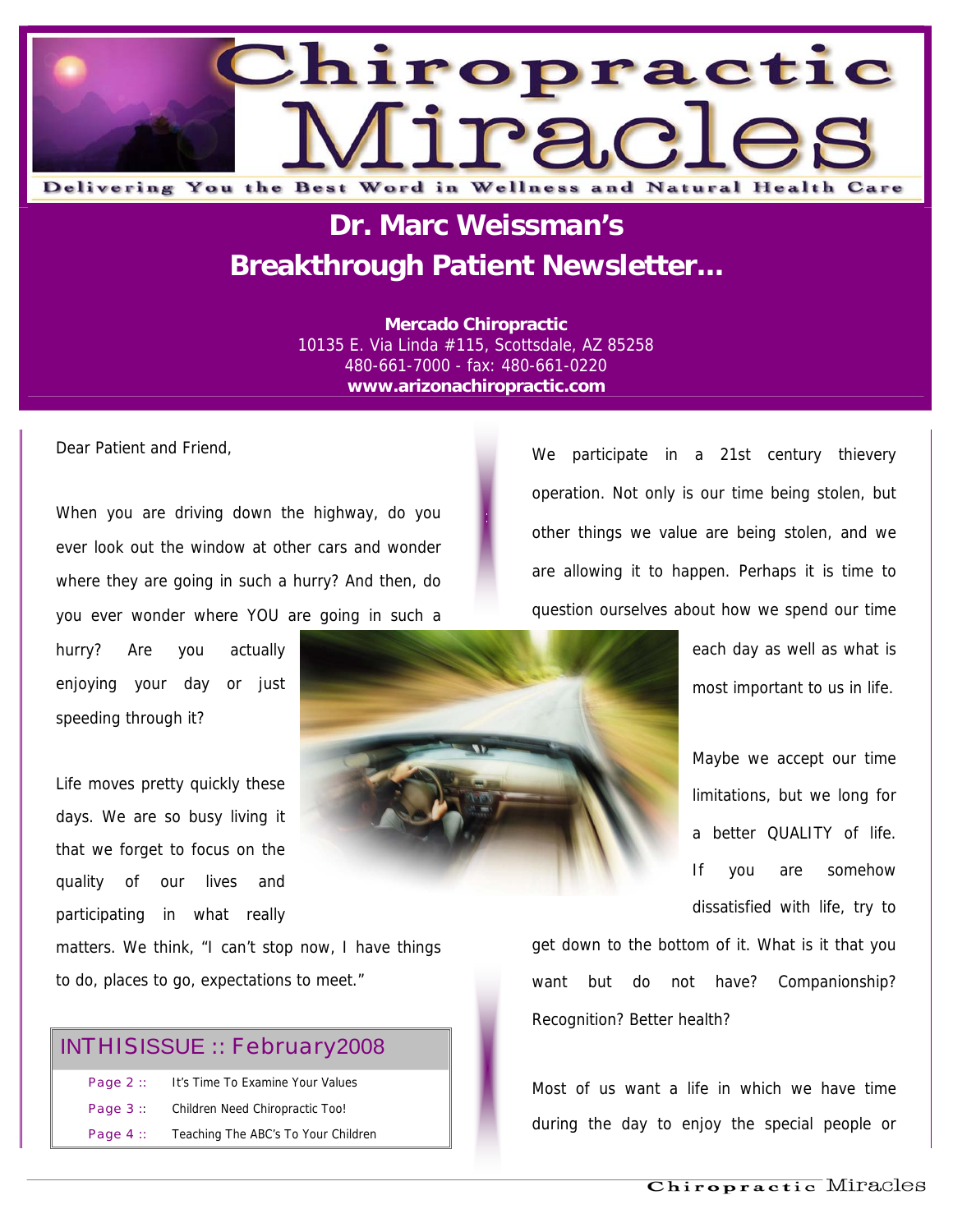activities that bring a smile to our faces and our spirits as well. We want to enjoy the PROCESS of life, not just the end result.

Underneath the quality of our day is the quality of our spirit and our health. It can be difficult to be happy when the body has unresolved health issues. Today, we are increasingly aware that nature offers the best solutions to many of our health issues. With renewed health, suddenly we become more patient, more tolerant, and less irritable individuals who can enjoy the PROCESS of life.

Since health underlies our participation in and enjoyment of life, doesn't it make sense to make our health a priority in our lives? Unfortunately, our society does not encourage us to investigate alternatives to accepted health care methods. We tend to accept what history has handed us, instead of asking questions and finding out ourselves which health care methods encourage the body's natural ability to heal itself.





No matter what your health problem may be, restoring nerve system function will help your body use its natural recuperative powers to heal itself. The chiropractic model of health and wellness does not focus on pain and symptoms.

> The chiropractic model of health and wellness focuses on YOU and is centered on the philosophy that the human body, being knit together in a wonderful way, will heal itself given the right opportunity and circumstances. The passion for the Doctor of Chiropractic is to promote the healing process by locating and removing any interference or blockage in the nerve system, which may be interfering with your ability to express your maximum health potential.

Don't let life pass you by. Take note of what really matters in life. Make your health a priority in 2008. Make the decision today to live a healthier lifestyle because you deserve great health and wellness. You deserve a life filled with love, vitality and all of your dreams come true.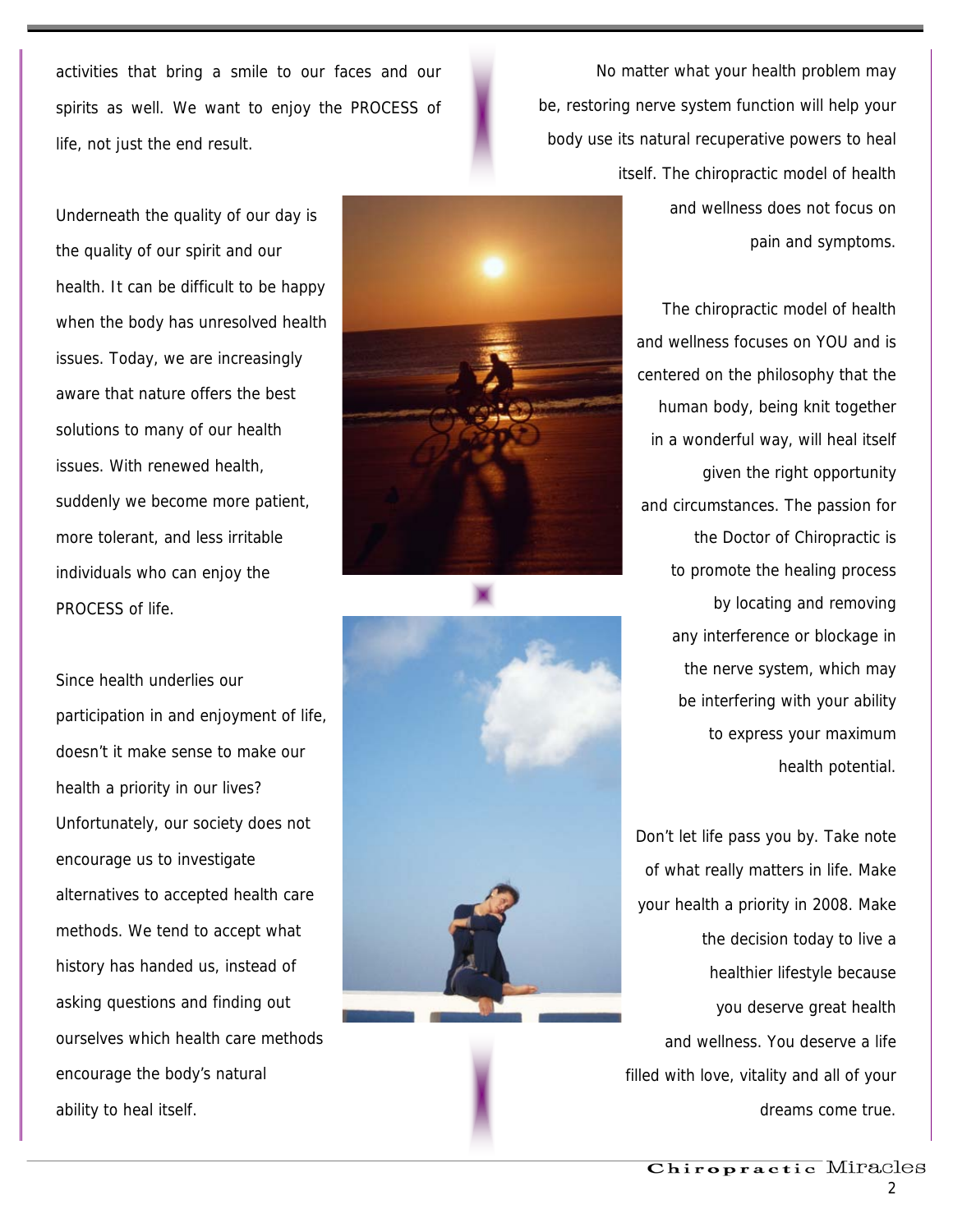## **Children Need Chiropractic Too!**

**Common Questions Asked By Parents About Chiropractic** 

### **"Which Common Children's Disorders Have Been Linked to Spinal Subluxations?"**

The most common reason children are taken to a Doctor of Chiropractic is for correction of spinal misalignments (subluxations) directly linked to some of the most common childhood disorders: earaches,

headaches, colic, asthma, bladder control loss, stomach troubles, and growing pains. If a child is suffering from any of these issues, a visit to the chiropractor may be the answer.

determining the health of their child's spine- a Doctor of Chiropractic.

Americans are the most "overmedicated and over operated on" people in the world. Hospitals are overflowing, mental institutions are flooded, the disease rate is increasing much faster than the population, and the cost of health care is rising

> even faster than the disease rate. Pills, shots and potions, along with unnecessary surgery, have made the U.S. the sickest, most drugged nation in the world.

Chiropractic care, on the other hand,

**"Can My Family's Medical Doctor or Child's Pediatrician Find Spinal Subluxations?"** 

Parents sometimes wonder if the family doctor or pediatrician can find spinal subluxations or determine the necessity for chiropractic care. With the right chiropractic training, it is possible they could. However, just as parents would not take a child to the dentist to put a cast on a broken arm, or to a medical doctor for a toothache, mothers and fathers should seek the appropriate professional for

has only one side effect - good health! Chiropractic care takes nothing away from the body, nor does it add anything to it.

**Chiropractors simply locate and correct interferences to normal nerve control so the "power" that made the body can heal the body. Chiropractic plays an important role in taking responsibility for our health!**